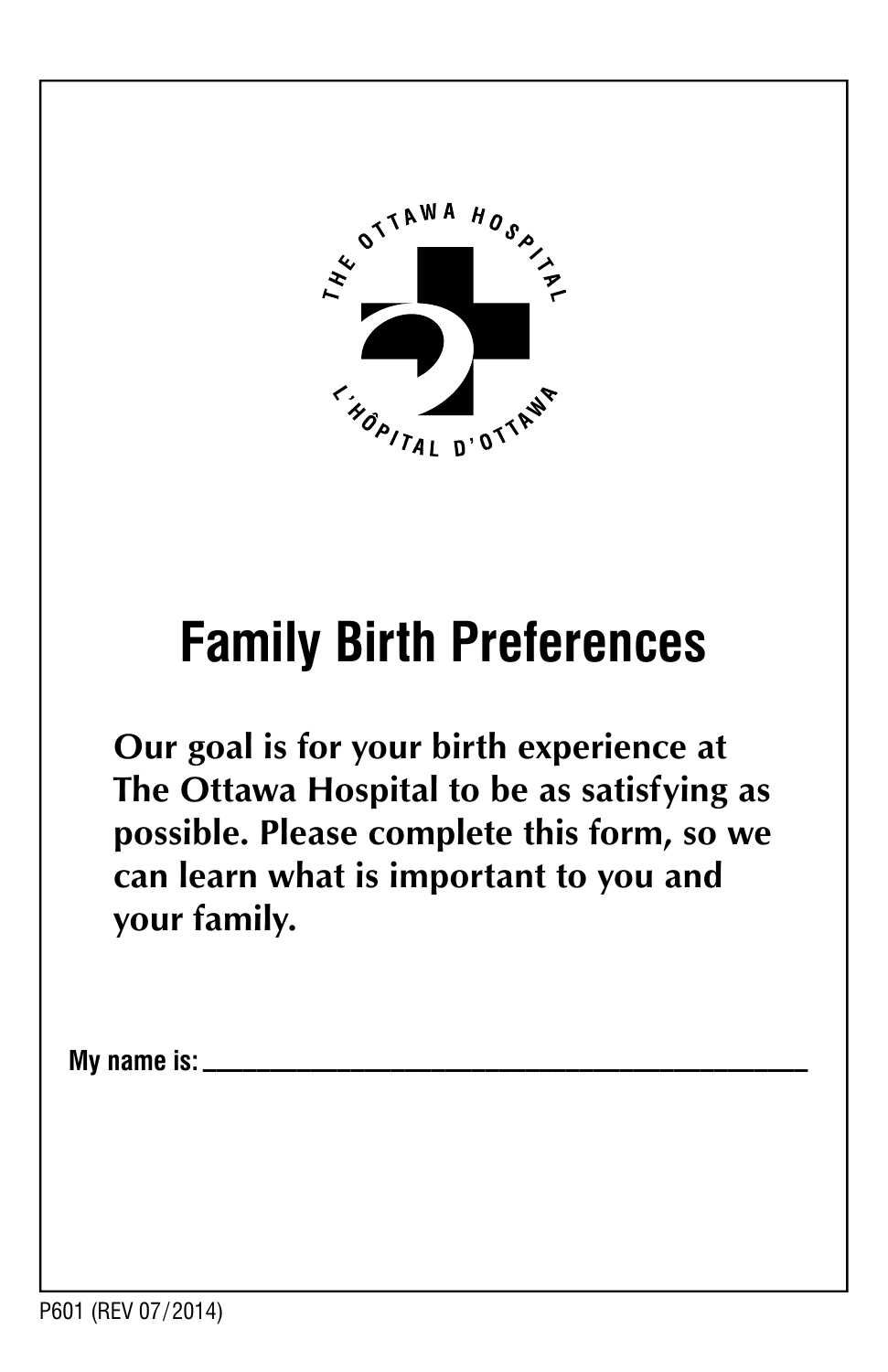Childbirth is one of life's most special events. Your surroundings and the people present can influence the progress of your labour and birth. Studies suggest that babies are aware of their environment even in the womb.

It is important that you and your baby feel welcomed and loved. Think about with whom you would like to share your baby's birth. Please consider your security, your comfort and the support you will receive from those people closest to you as you complete this form.

| $1_{\cdot}$ | I would like the following people with me:                                                                                                   |
|-------------|----------------------------------------------------------------------------------------------------------------------------------------------|
|             | in labour:<br><u> 1989 - Johann Barn, mars eta bainar eta industrial eta erromana eta erromana eta erromana eta erromana eta e</u><br>$\Box$ |
|             | $\Box$                                                                                                                                       |
| 2.          | The following may help make me more comfortable:                                                                                             |
|             | $\Box$ in labour:                                                                                                                            |
|             |                                                                                                                                              |
|             |                                                                                                                                              |
|             | $\Box$                                                                                                                                       |
|             | <u> 1989 - Johann Harry Harry Harry Harry Harry Harry Harry Harry Harry Harry Harry Harry Harry Harry Harry Harry</u>                        |
|             |                                                                                                                                              |
|             |                                                                                                                                              |
| 3.          | The most important things to me during my labour and birth are: ________________                                                             |

 $\mathcal{L}_\text{max} = \frac{1}{2} \sum_{i=1}^n \mathcal{L}_\text{max} = \frac{1}{2} \sum_{i=1}^n \mathcal{L}_\text{max} = \frac{1}{2} \sum_{i=1}^n \mathcal{L}_\text{max} = \frac{1}{2} \sum_{i=1}^n \mathcal{L}_\text{max} = \frac{1}{2} \sum_{i=1}^n \mathcal{L}_\text{max} = \frac{1}{2} \sum_{i=1}^n \mathcal{L}_\text{max} = \frac{1}{2} \sum_{i=1}^n \mathcal{L}_\text{max} = \frac{1}{2} \sum_{i=$ 

 $\mathcal{L}_\text{max} = \frac{1}{2} \sum_{i=1}^n \mathcal{L}_\text{max} = \frac{1}{2} \sum_{i=1}^n \mathcal{L}_\text{max} = \frac{1}{2} \sum_{i=1}^n \mathcal{L}_\text{max} = \frac{1}{2} \sum_{i=1}^n \mathcal{L}_\text{max} = \frac{1}{2} \sum_{i=1}^n \mathcal{L}_\text{max} = \frac{1}{2} \sum_{i=1}^n \mathcal{L}_\text{max} = \frac{1}{2} \sum_{i=1}^n \mathcal{L}_\text{max} = \frac{1}{2} \sum_{i=$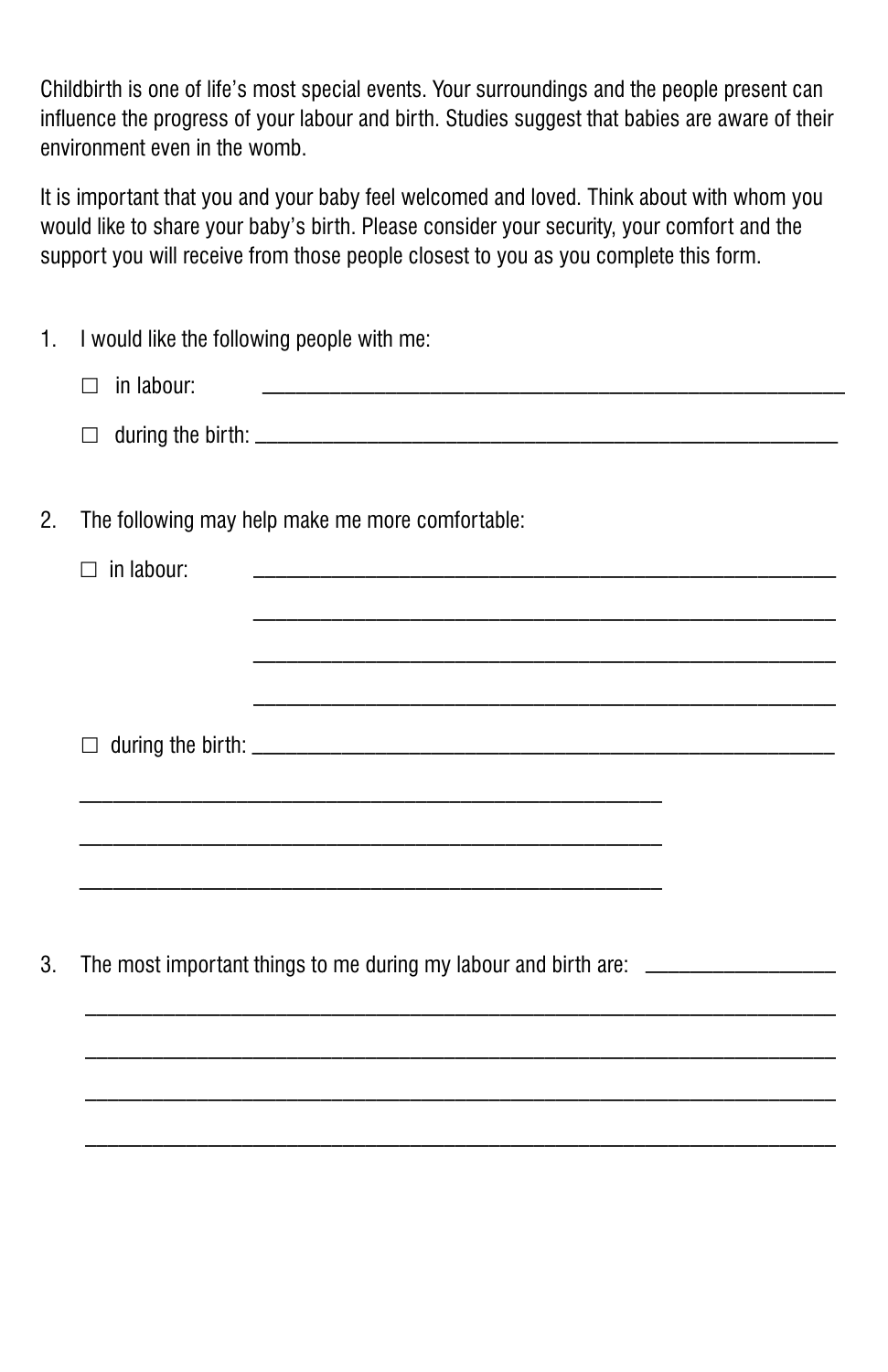- 4. The following is a scale to reflect how you feel about pain control during your labour. *(Please circle the letter that best describes your feelings)* 
	- **A** I have a very strong desire for no pain medicine during my labour.
	- **B** I have a strong desire for no pain medicine, but I may request it if I have a very difficult labour.
	- **C** I would prefer to avoid pain medicine, but only if my labour is short or very easy.
	- **D** I have no preference one way or the other about the use of pain medicine.
	- **E** I would like to use pain medicine, but as little as possible.
	- **F** I would like pain medicine before my labour becomes very painful.
	- **G** I have a strong desire to feel as little pain as possible.

You will have a nurse caring for you during your labour and baby's birth. There are a variety of options to assist you in managing your pain in labour. These include the birthing ball, the jacuzzi or shower, massage, warm blankets and cold compresses, music, narcotics (a kind of pain medicine), nitrous oxide (gas) and epidural. You may bring your own TENS unit, extra pillows, Ipad/MP3/CD player with music and light snacks or any other items that you think will help you manage your pain in labour.

What are your plans for managing you pain in labour?

Are there any other ways we can support you during your labour and birth?